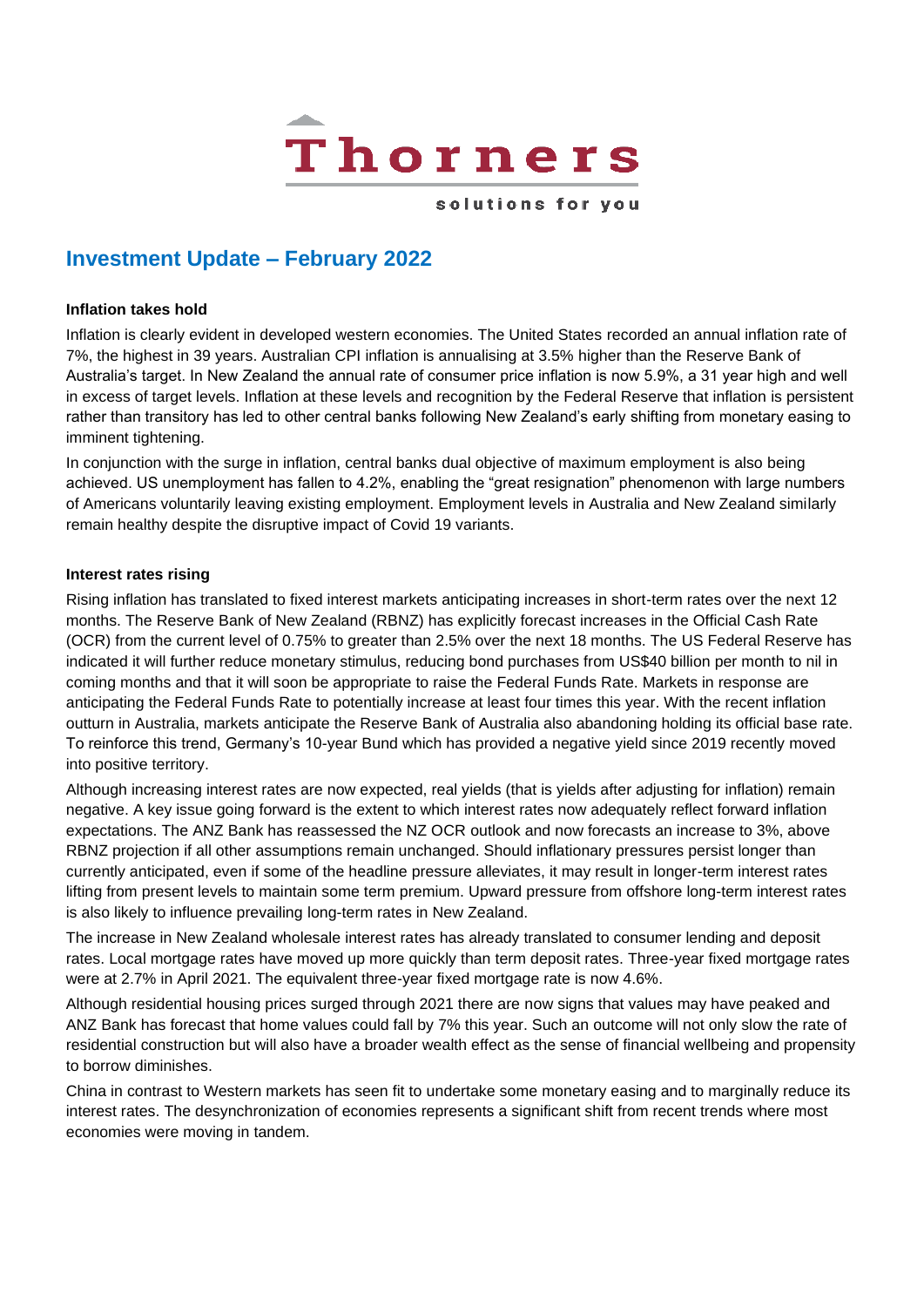China property developer Evergrande remains in financial distress and although Evergrande appears to be undergoing a managed restructuring other property development companies are at risk.

# **United States share market downrates**

Share markets are not immune to events in the fixed interest markets and have become increasingly sensitised as rates and share prices have moved to more extreme levels. This has been particularly apparent in the United States share market as the Santa Claus rally faded. Companies not currently profitable with continuing capital requirements have been down rated in response to rising interest rates. This fall in valuation for segments of the market has in fact been occurring over several months and in part camouflaged by the ongoing performance of the major capitalisation market leaders and continuing cash inflows (US ETF inflows exceeded US\$1 trillion during 2021). The US market returned to a relatively narrow base over the latter part of the 2021 calendar year with Apple, Microsoft, Nvidia, Tesla and Alphabet providing 51% of the market return since April. Examples of weakness in the US market include Netflix, and many of the recent listings such as Rivian.

In contrast companies that "make stuff", e.g. Johnson and Johnson and General Electric, have been much less affected. Energy has been one of the strongest segments of the US market. Energy stocks prices have responded to increasing oil and gas prices with Brent crude back to levels last seen in 2014. Financials are also holding up in the face of rising interest rates and are likely to be net beneficiaries of expanding interest rate margins. Bank of America has stated that its net interest income will increase US\$6.5 billion with four 0.25% rate rises.

# **Australia benefits from commodity complex**

Australian shares exhibited strength over the course of 2021 but gave back gains in January 2022. Raw material companies are benefiting from a recovery in iron ore and very strong prices in other commodities. BHP undertook a share unification process which will result in significant index reweighting. Lithium carbonate has leapt to record levels of 367,500 CNY/T in China. Australian oil companies have been actively acquiring and have benefited from rising oil prices. Woodside was up 14% in January. Normally robust healthcare companies gave ground in January as the effect of rising costs and supply disruptions became apparent. Unsurprisingly, Information Technology was the poorest performing sector in Australia. Xero, now primarily listed in Australia, fell 20% in the month.

# **New Zealand shares underperform**

New Zealand has not been insulated from the global market weakness in January despite the defensive nature of many New Zealand companies and the earlier commencement of monetary tightening. Similar thematics to the US were prominent in the New Zealand share market. Core goods and services held up whereas long dated investment return assets were marked down (Serko, Ryman). New Zealand's largest company by market capitalisation, Fisher & Paykel Healthcare (FPH 14.9% of index), fell 15%. FPH is internationally held and falls into the category of highly priced growth. These factors together with a possible line of sight into the peak of the Omicron outbreak saw FPH decline.

# **Geopolitical tension adds to market volatility**

During January, Russia continued to amass troops at the border of Ukraine, raising fears that it may be on the verge of invading the Eastern European nation. The move saw NATO (North Atlantic Treaty Organisation) deliver military equipment to Ukraine, saying they see every indication that Vladimir Putin intends to use military force soon. The heightened geopolitical risk added to market volatility, which saw the VIX Index – a measure of market volatility – hit its highest level in more than a year.